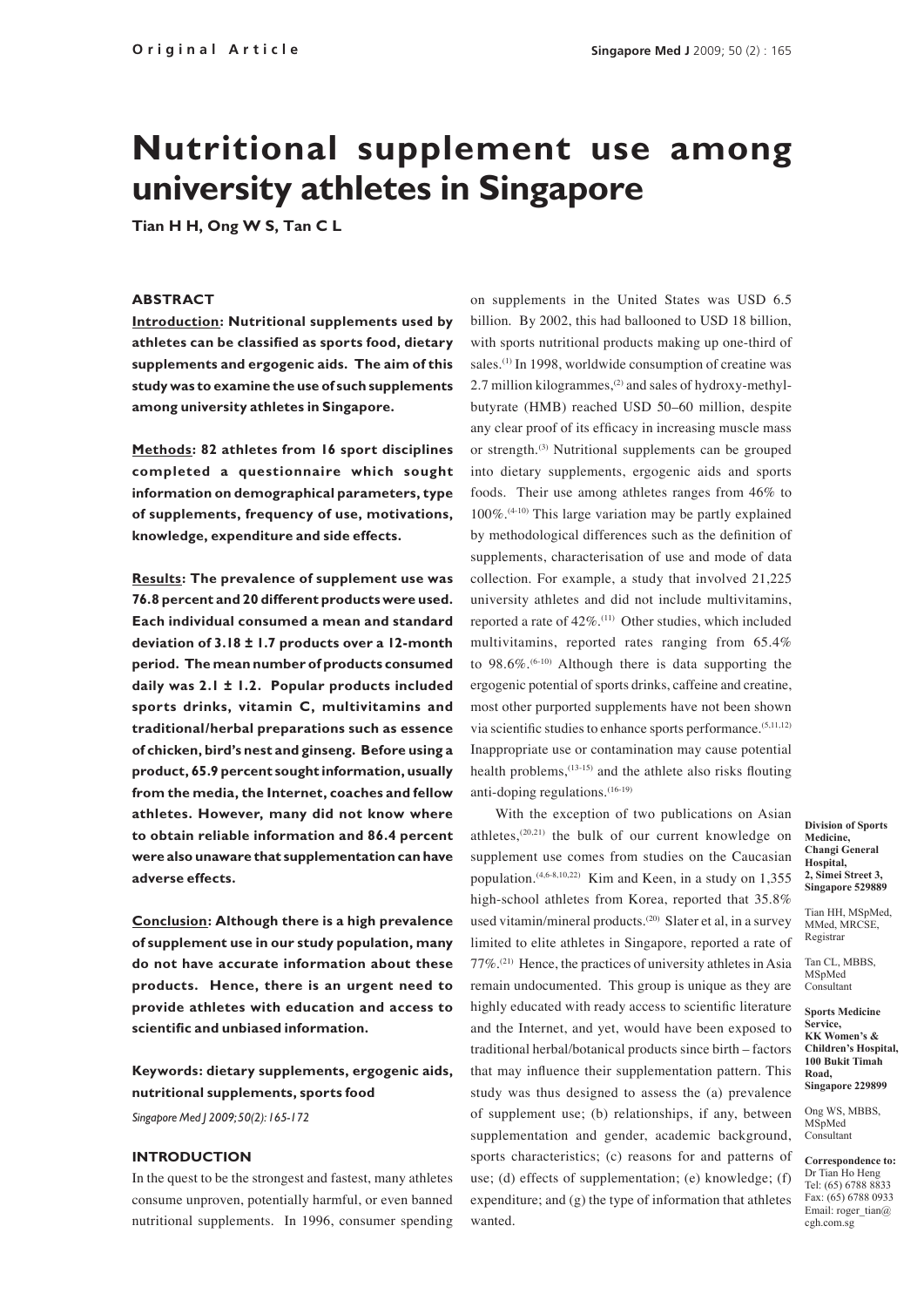#### **Table I. Type of sports played.**

| Sport                                     |               | Males Females | $No. (%)^* of$<br>total<br>respondents |
|-------------------------------------------|---------------|---------------|----------------------------------------|
| Team sports <sup>a</sup>                  | Н             | 20            | 31 (37.8)                              |
| Sea/water sports <sup>b</sup>             | 12            | 13            | 25(30.4)                               |
| Multidisciplinary endurance <sup>c</sup>  | 7             | 2             | 9(11.0)                                |
| Middle/long distance running <sup>d</sup> | 3             | 6             | 9(11.0)                                |
| Racquet sports <sup>e</sup>               | $\mathcal{P}$ | 6             | 8(9.7)                                 |
| Total                                     | 35            |               | 82 (100)                               |

<sup>a</sup> Basketball, netball, floorball, soccer, sepak takraw, touch rugby

**b** Canoeing, canoe-polo, dragon boat

<sup>c</sup> Biathlon (running & swimming), triathlon

<sup>d</sup> 1,500 m to 10,000 m track events, cross-country

e Badminton, tennis, squash

\*Percentages may not add up to 100 due to rounding

#### **Methods**

Students, aged 18 years and older, enrolled in a university in Singapore and members of at least one university sports team, were invited to participate. Participation was voluntary. The study was approved by the Ethics Committee and Institutional Review Board of our hospital and carried out with the university's consent. Participants completed a self-administered questionnaire that had been pilot-tested to ensure clarity and to eliminate open-ended questions. To enhance compliance and alleviate anxiety, the aims were clearly stated on the introductory page, which also carried a statement ensuring anonymity.

The 42 questions included demographics, sports characteristics, the athletes' aspirations, body image perception and eating habits. Those who consumed supplements within the past 12 months had to select the products used from a list of 25 items which included herbals and botanicals. They were also asked to name any other product which they had used. Participants had to state the frequency and reasons for use, as well as any beneficial or adverse effects. They were also asked whether they had sought knowledge about a product before use, the source of knowledge and the type of information they wished to receive. The questionnaire was distributed via the individual team captains. Respondents were given one week to return the completed questionnaires. To encourage participation, the athletes were informed that they would be provided with the results, and a pamphlet containing information about the ten most popular products was also distributed to all respondents within one month of study completion.

Statistical analysis was performed using the Statistical Package for Social Sciences version 12.0 (SPSS Inc, Chicago, IL, USA). Descriptive data were calculated as frequencies. The association between supplement use and the study variables was assessed by chi-square

 $(\chi^2)$  analysis, and Student's *t*-test was performed for the comparison of means between continuous variables. Significance was accepted at  $p < 0.05$ . All data are presented as the mean ± standard deviation.

## **Results**

A total of 82 completed questionnaires were received from athletes across a spectrum of 16 sport disciplines. This corresponded to a response rate of 42.5% (82 of 193 athletes). The respondents' mean age was  $21.9 \pm 2.5$ (range 18–33) years, and 91.4% were Chinese. There were 35 (42.7%) males and 47 (57.3%) females. The mean body mass index (BMI) of the athletes was  $21.3 \pm$  $2.2 \text{ kg/m}^2$ , with 17 (20.7%) classified as overweight and 10  $(12.2\%)$  as underweight.<sup>(23)</sup> 28% of the respondents were final-year students, with the remaining 72% comprising freshmen and sophomores in equal proportions. Most (72.5%) indicated that securing a good job or doing well academically was more important than success in sports. Nearly 90% consumed most of their meals from campus cafeterias or hostels during a typical school day. Dietary practices were relatively sound, with 94.7% selecting rice, pasta or bread as healthy, low-fat carbohydrate sources. A similar proportion chose lean meat or eggs as sources of high-quality protein. More female than male athletes (32 vs. 15,  $p = 0.02$ ) wanted to change their body composition, by reducing weight, improving tone or building muscle mass.

Most respondents participated in at least two different sports, with 24.1% taking part in one and 22.4% in up to four disciplines. More than half (55.2%) had been involved in the same sport for longer than four years, with 91.4% having participated in local inter-institutional or league competitions. 31% had also competed overseas. The mean time invested in sports per week was  $11.9 \pm 10^{-1}$ 6.1 hours, with 38% allocated to cardiovascular, 29% to sports-specific, and 14% to resistance training. Sports with similar physical and metabolic requirements were grouped for analysis (Table I). 63 (76.8%) athletes reported using one or more supplements during the past 12 months. They used a total of 20 different products (Table II), with each individual consuming a mean of 3.18  $\pm$  1.7 (range 1–9) products. A larger proportion of male athletes (66.7% vs. 33.3% females) used supplements. The maximum number of products consumed in a day was six (mean  $2.1 \pm 1.2$ ). Table III presents the primary reasons for supplementation.

Athletes who spent more than five hours per week on cardiovascular training were more likely to use sports foods ( $p = 0.04$ ), multivitamins ( $p < 0.01$ ) and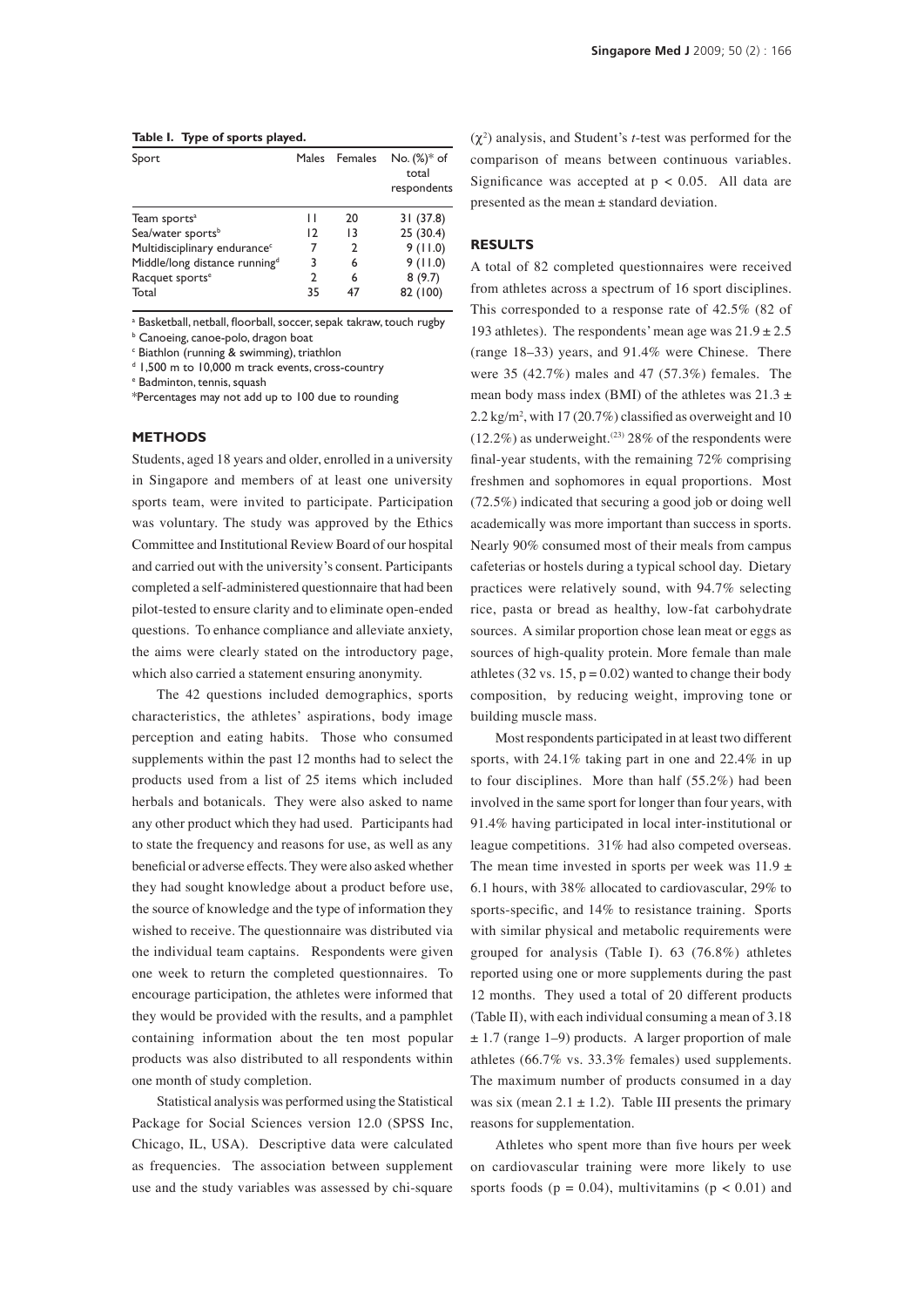| Supplement                                    | Mean frequency of use (per week) |                         | No. of subjects | Percentage of users |
|-----------------------------------------------|----------------------------------|-------------------------|-----------------|---------------------|
|                                               | Competition season               | Off-season              |                 |                     |
| Sports foods                                  |                                  |                         |                 |                     |
| Sports drinks                                 | 4.1                              | 1.9                     | 57              | 90.4                |
| Sports bars*                                  | 3.4                              | $\mathsf{L} \mathsf{L}$ | $\overline{13}$ | 20.6                |
| Meal replacement                              | 4.3                              | 1.3                     | 4               | 6.3                 |
| Dietary supplements                           |                                  |                         |                 |                     |
| Vitamin C                                     | 6.0                              | 5.6                     | 31              | 49.2                |
| Multivitamins                                 | 6.3                              | 5.5                     | 9               | 30.2                |
| Glucosamine sulphate/chondroitin              | 6.8                              | 5.9                     | 13              | 20.6                |
| Calcium tablets                               | 5.8                              | 4.7                     | 6               | 9.5                 |
| Fish oils                                     | 6.0                              | 6.0                     | 5               | 7.9                 |
| Vitamin E                                     | 6.3                              | 6.3                     | 4               | 6.3                 |
| Antioxidants                                  | 5.7                              | 5.3                     | 4               | 6.3                 |
| Iron tablets                                  | 5.5                              | 5.5                     | 3               | 4.8                 |
| Vitamin B complex                             | 3.0                              | 0                       | 3               | 4.8                 |
| Ergogenic aids                                |                                  |                         |                 |                     |
| Red Bull energy drink                         | 2.8                              | 1.0                     | 13              | 20.6                |
| Protein powder/amino acids<br>/weight gainers | 5.0                              | 2.5                     | 6               | 9.5                 |
| Slimming products                             | 7.0                              | 7.0                     | 2               | 3.2                 |
| Coenzyme Q10                                  | 7.0                              | 7.0                     |                 | 1.6                 |
| Creatine                                      | 11.0                             | $\Omega$                |                 | 1.6                 |
| Herbals/traditional products                  |                                  |                         |                 |                     |
| Essence of chicken                            | 4.5                              | 3.8                     | 7               | 11.1                |
| Bird's nest                                   | 1.0                              | 1.0                     | 7               | 11.1                |
| Ginseng products                              | 4.0                              | 3.5                     | 3               | 4.8                 |
| Gingko biloba                                 | 3.0                              | 3.0                     |                 | 1.6                 |

#### **Table II. Type of supplements and frequency of use.**

\* Includes carbohydrate/energy gels and bars

antioxidants ( $p = 0.04$ ). Those who played three or more sports had a greater likelihood of using products such as vitamin C, multivitamins and glucosamine ( $p = 0.02$ ). The use of these supplements, as well as herbal/traditional products, was also higher in females, who consumed them for general health benefits ( $p < 0.04$ ). Athletes in team sports that required intermittent bursts of effort, such as soccer and basketball, were more likely to consume Red Bull energy drink ( $p = 0.03$ ). Freshmen were less likely than seniors to use supplements ( $p < 0.01$ ). The use of sports drinks  $(p < 0.01)$  and sports bars  $(p = 0.04)$ was significantly higher during the training/competition season than off-season. The main reason for their use was to provide fluid and energy (Table III). Athletes who wanted to gain muscle mass were also more likely to use protein/amino acids ( $p < 0.01$ ). No significant interseasonal variation was observed for products that were consumed for general health benefits.

With the exception of slimming products and Red Bull energy drink, all the athletes using ergogenic aids were males. No significant relationship was identified between the use of the various groups of supplements and body mass index, duration in sport, participation level or academic background. Supplement use was also not significantly influenced by dietary habits, priorities in life, social activity volume or body image perception. The mean monthly expenditure on supplements was S\$34.19

 $\pm$  33.81 (range S\$1–150). 28% spent S\$10 or less, 60% spent S\$11–50 and 12% spent above S\$51. Expenditure was independent of gender and other characteristics of the population studied. The majority purchased their supplements from health food stores (Table IV).

More than one-third (36.3%) of supplement users reported either no or minimal knowledge about the product they consumed. Males were more likely than females (81% vs. 52%) to research a product before purchase (p  $= 0.04$ ) and athletes with more knowledge were more likely to use supplements ( $p < 0.01$ ). The most frequent explanation (38.5%) for not seeking further information was that "the product must be safe since it is commonly available." Other reasons included laziness (23.1%) and faith in the recommendations of the coach (7.7%) or family members (7.7%). 93% indicated that they would like to know more about supplements, but did not know where to obtain reliable information. Most (54%) were concerned about safety and potential side effects. Despite this, 86.4% were unaware that supplements can adversely affect health, and only 29.5% were certain that they did not contravene sports doping regulations. Table V shows the sources from which our athletes obtained information, and Table VI lists the information they wanted.

The majority (95.9%) did not report any adverse effects from supplement use. One runner experienced diarrhoea after eating sports bars and a canoeist had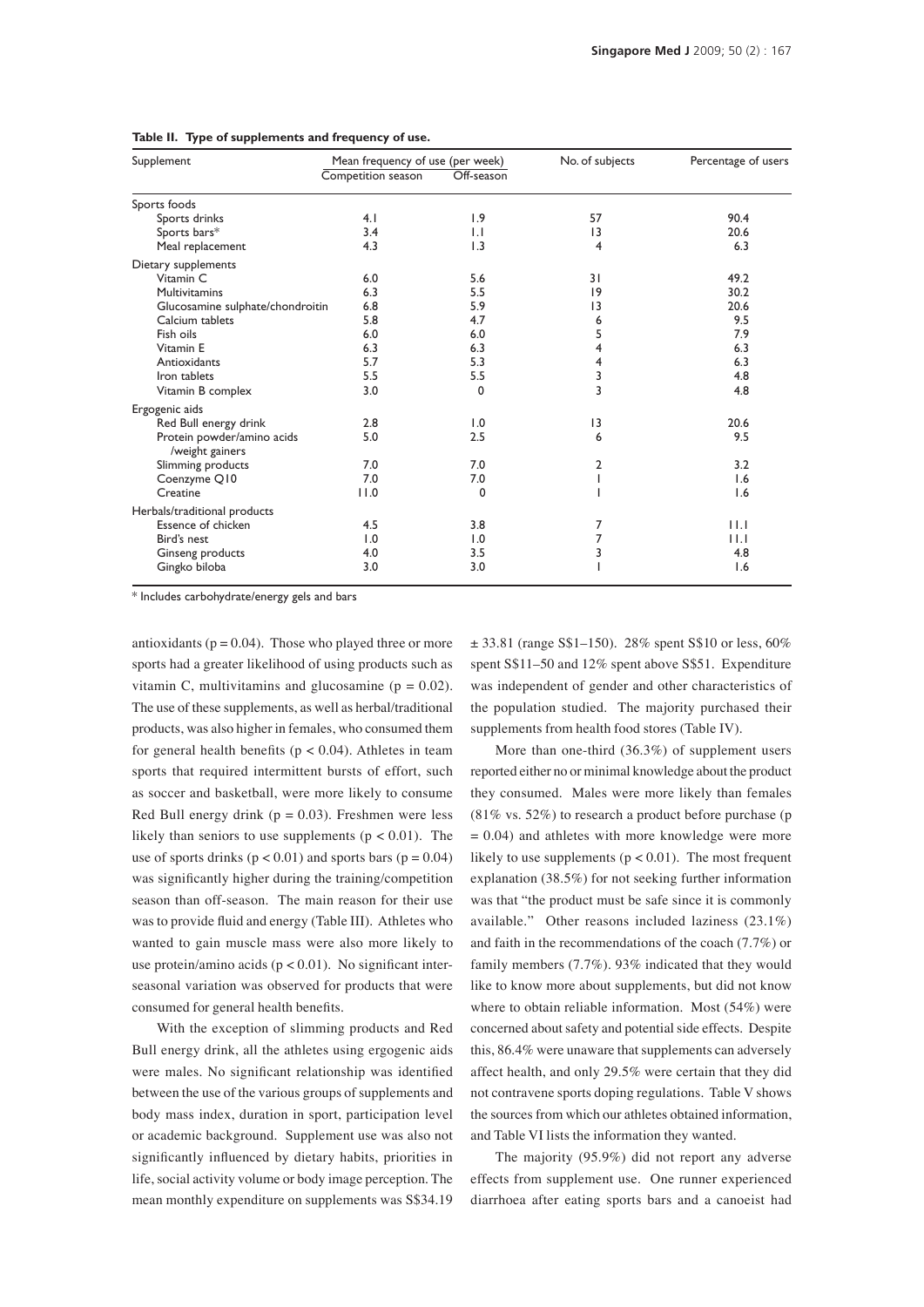| Supplement                            | Reasons for use                                                                                 | No. (%) of users                        |
|---------------------------------------|-------------------------------------------------------------------------------------------------|-----------------------------------------|
| Sports drinks                         | Provide energy and fluids<br>Provide energy<br>Reduce fatigue                                   | 50 (87.7)<br>5(8.7)<br>2(3.5)           |
| Vitamin C                             | Stay healthy and prevent illness<br>Supplement inadequate diet<br>Provide energy<br>Do not know | 24 (77.4)<br>4(12.9)<br>2(6.4)<br>(3.2) |
| <b>Multivitamins</b>                  | Stay healthy and prevent illness<br>Supplement inadequate diet<br>Reduce fatigue                | 9(47.4)<br>7 (36.8)<br>3(15.8)          |
| Sports bars                           | Provide energy<br>Reduce fatigue                                                                | 11 (84.6)<br>2(15.4)                    |
| Red Bull energy drink                 | Provide energy<br>Provide energy and fluids<br>Improve performance<br>Reduce fatigue            | 7(53.8)<br>3(23.1)<br>2(15.4)<br>(7.7)  |
| Glucosamine sulphate<br>/chondroitin  | Protect joints                                                                                  | 13 (100)                                |
| Essence of chicken                    | Supplement inadequate diet<br>Stay healthy and prevent illness<br>Reduce fatigue                | 4(57.1)<br>2(28.6)<br>1(14.3)           |
| Bird's nest                           | Stay healthy and prevent illness<br>Do not know                                                 | 5(71.4)<br>2(28.6)                      |
| Protein/amino acid<br>/weight gainers | Gain muscle mass<br>Reduce fatigue                                                              | 5(83.3)<br>1(16.7)                      |
| Calcium tablets                       | Protect bones<br>Supplement inadequate diet                                                     | 4(66.7)<br>2(33.3)                      |

**Table III. Reasons for using the ten most popular products.**

palpitations after drinking Red Bull. Most users (81.4%) felt that they benefited from supplementation, with 43% of those consuming sports drinks reporting improved hydration. Other reported benefits from athletes who consumed dietary supplements and herbal/traditional preparations included increased energy (18%), reduced fatigue (15.9%), reduced upper respiratory tract infections (11.4%), and speedier post-workout recovery (11.4%). Among those who used ergogenic aids, only one person reported a positive effect on actual sports performance and one-third were uncertain if the products fulfilled their promises. 19 (23.2%) respondents did not consume any supplements. Their reasons are presented in Table VII.

#### **Discussion**

This study shows that the prevalence of nutritional supplement use among university athletes in Singapore is similar to their peers in the West. $(7-9,24)$  It is also similar to that of our elite athletes.<sup>(21)</sup> The most popular products were sports drinks and vitamin/mineral supplements. In the West, such supplements are also popular, followed by creatine and protein supplements. $(6,7,9,11)$  With the exception of energy drinks, the use of other ergogenic aids was significantly low in our study population. Only one athlete, a canoeist, used creatine, a stark contrast

**Table IV. Place of purchase of supplementary products.**

| Place             | No. (%) of users |
|-------------------|------------------|
| Health food store | 32 (50.8)        |
| Pharmacy          | 13(20.6)         |
| Supermarket       | 8(12.7)          |
| Vending machine   | 7(11.1)          |
| Friends           | 2(3.1)           |
| Internet          | 1(1.6)           |
| Total             | 63 (100)         |

|  |  |  | Table V. Sources of information about supplements. |
|--|--|--|----------------------------------------------------|
|--|--|--|----------------------------------------------------|

| Source                                  | No. (%) of users |
|-----------------------------------------|------------------|
| Media (magazines, newspapers, Internet) | 25 (39.7)        |
| Friends/fellow athletes                 | 15 (23.8)        |
| Coach/trainer                           | 10(15.9)         |
| Healthcare professionals                | 7(11.1)          |
| (dieticians/doctors/pharmacists)        |                  |
| <b>Textbooks</b>                        | 4(6.3)           |
| Sales representative/promoter           | 1(1.6)           |
| Family members                          | 1(1.6)           |
| Total                                   | 63 (100)         |

to the  $11\% - 28\%$  reported in the literature.<sup> $(9,25,26)$ </sup> Overthe-counter sale of the prohormones, androstenedione and dehydroepiandrosterone (DHEA), is banned in Singapore, $(27)$  and none of the athletes admitted to using them.

The patterns and motivation for supplement use in our study population were also different. Among Western university athletes, females were more likely to supplement for general health benefits, whereas males used supplements for performance and strength enhancement. $(4,10,25)$  The majority of users in our study consumed them for health benefits, with only one athlete stating explicitly that he consumed supplements to enhance sports performance. Our findings may be due to the different sporting cultures between the East and West. In the United States, university sport is highly prestigious and there is intense competition for sports scholarships.(22) Hence, many athletes attempt to enhance performance through supplementation. $(4,22)$  In contrast, university sport in Singapore is less glamorous, and there is substantially less financial incentive for the student athlete to outshine his peers in the sporting arena. Only 15.5% cited sporting excellence as their top priority; the majority were more concerned with excelling academically and securing good jobs.

The use of sports drinks in our study (90%) is slightly higher than the  $76.8\% - 86.7\%$  rate previously reported.<sup> $(7,9)$ </sup> It may be related to our climate, where maximal daily temperatures reach 31°C and humidity, above 90%. Our results may also reflect the type of sports played, with 53% of respondents involved in endurance disciplines.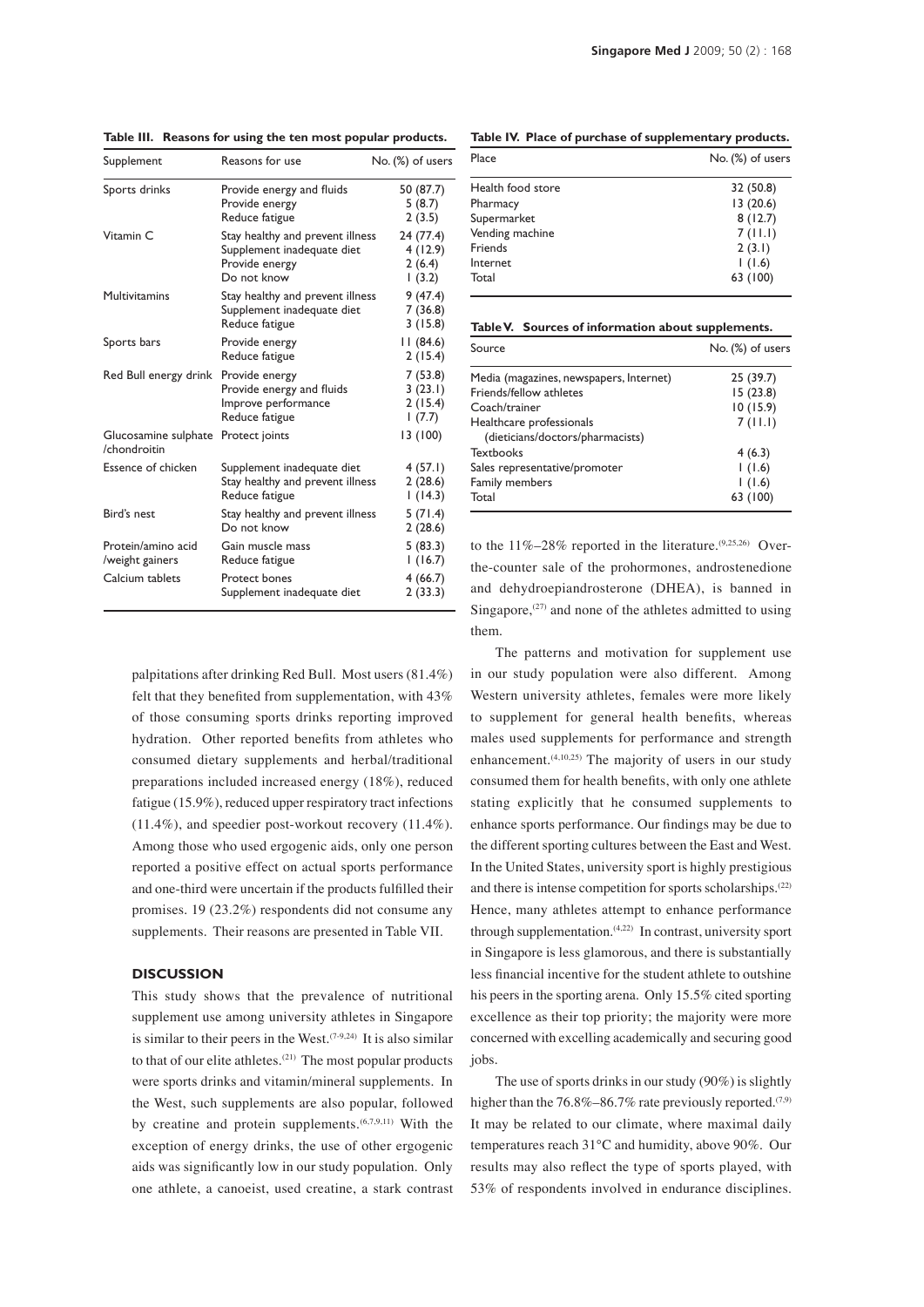**Table VI. Type of information about supplements that athletes wanted.**  Information wanted **No.** (%) of respondents

| Information wanted        | No. (%) of respondents |
|---------------------------|------------------------|
| Safety                    | 28 (37.8)              |
| Side effects              | 16(21.6)               |
| <b>Beneficial effects</b> | 10(13.5)               |
| Evidence                  | 9(12.2)                |
| Composition (contents)    | 6(8.1)                 |
| Mechanism of action       | 5(6.8)                 |
| Total                     | 74 (100)               |

**Table VII. Reasons for not using supplements.**

| Reasons                                   | No. (%)* of non-users |
|-------------------------------------------|-----------------------|
| Proper training                           | 6(31.6)               |
| Insufficient knowledge about supplements  | 4(21.1)               |
| Proper diet                               | 3(15.8)               |
| Worried about safety/side effects         | 3(15.8)               |
| Too expensive                             | 1(5.2)                |
| Waste of money                            | 1(5.2)                |
| Healthy enough not to require supplements | 1(5.2)                |
| Total                                     | 19 (100)              |

\*Percentages may not add up to 100 due to rounding)

Sports drinks provide these athletes with a source of fluid, fuel and electrolytes that is rapidly delivered and absorbed. Dehydration increases physiological strain and compromises endurance performance via increased core temperature, cardiovascular stress, glycogen utilisation and perceived exertion. $(28)$  Fluid and carbohydrate intake during exercise lasting more than one hour has been demonstrated to improve endurance and delay fatigue.(5,28,29) The prevalence of vitamin use among athletes ranged from 19%–94%.(1,4,6,8-10,22,24,26) Nearly 80% of supplement users in our study used them, the most popular being vitamin C and multivitamins. The common reasons justifying their use were to "stay healthy", "prevent illness", "supplement poor diets", "increase energy levels" or "reduce fatigue". This is not surprising, as university athletes have to juggle sports with academic and social commitments; hence, the temptation to correct perceived dietary or lifestyle inadequacies through supplementation is high.

Although exercise may slightly increase the requirements for certain vitamins and minerals,<sup>(30,31)</sup> many of which are involved in muscle contraction and metabolic processes during energy production, this can generally be met by the high energy intake of many athletes.(30) There is currently no conclusive evidence that supplementation enhances health or sports performance. The antioxidant nutrients, vitamins A, C, E, beta-carotene and selenium, may also protect cell membranes against free radical induced oxidative damage during intense exercise.<sup>(32,33)</sup> However, data on whether exercise increases the need for antioxidants is equivocal and conflicting, and there is no clear consensus on whether supplementation is necessary. However, supplementation may benefit athletes with pre-existing deficiencies, or who are on caloric/dietary restrictions, or travelling for prolonged periods to regions with inadequate or limited food supply.<sup>(30)</sup> In such situations, a broad range multivitamin-mineral preparation with amounts not exceeding two times the recommended daily allowance is safe and adequate.<sup>(30)</sup>

Red Bull contains a mixture of carbohydrates,

taurine, glucuronolactone, vitamin B and caffeine, and it is a common energy drink sold in Singapore. Several small studies have reported that carbohydrate and caffeine consumption improves aerobic and anaerobic performance as well as cognitive functions such as concentration, alertness and reaction time.(34-36) It was postulated that the effects were from the modulation of adenosinergic receptors by caffeine and taurine. Traditional herbal preparations, such as essence of chicken, bird's nest, ginseng and gingko biloba, were popular with nearly one-third of supplement users in our study, especially females. Nearly 50% of the elite athletes in Slater et al's study consumed similar products.<sup>(21)</sup> In contrast, only 17% of the athletes in Herbold et al's study used traditional products.<sup>(8)</sup> In that study, the athletes used Echinacea, ginseng, ciwujia and goldenseal.<sup>(8)</sup> This may reflect the different culture and health beliefs between the East and West.

Essence of chicken is a concentrated extract containing protein, peptides, free amino acids and iron. It is a popular folk remedy in East Asia, often consumed for improving appetite, metabolism, immunity, alertness and enhancing recovery from fatigue or illness. Edible bird's nest is the processed nest of the swiftlet (*Collocalia* spp.) that is made from its saliva. It is glycoprotein rich and purported to improve immunocompetence and health. The ginsenosides (steroid glycosides/saponins) in ginseng are purported to reduce fatigue, improve aerobic conditioning, strength, mental alertness and recovery. Although some of the above benefits have been demonstrated, the studies were often small, did not utilise trained subjects or were plagued by methodological flaws.(37-39) Hence, there is currently insufficient evidence to support their use.<sup>(5)</sup>

Although the majority of our athletes did not experience side effects, supplements are not risk-free. Contaminated L-tryptophan, an amino acid popular with strength athletes, has been associated with 36 deaths from the eosinophilia-myalgia syndrome.(14) Anxiety, insomnia, headache, tachycardia and diarrhoea have been associated with caffeine pills; gastrointestinal distress with sports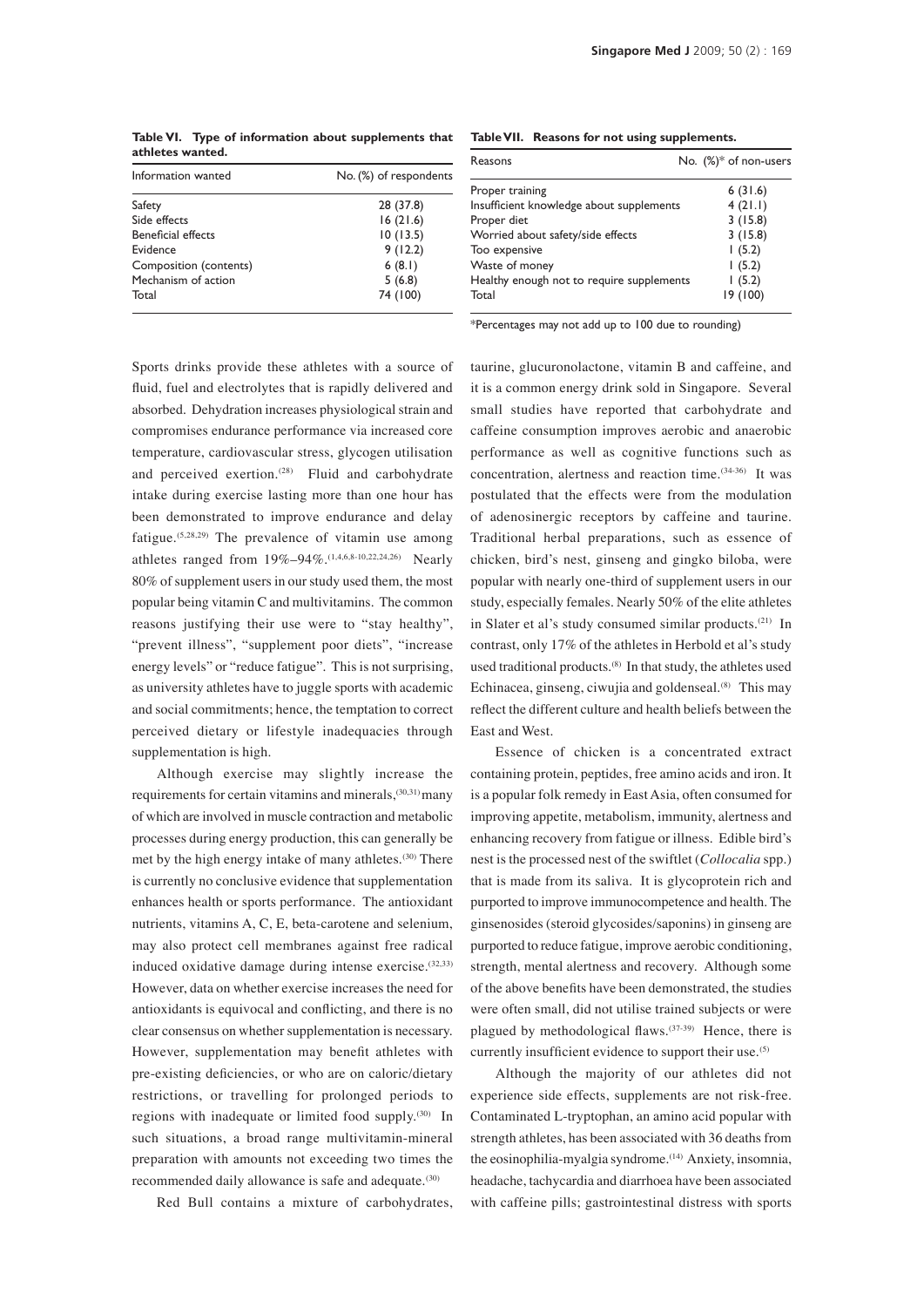bars, meal replacements and proteins; and water retention and nephritis with creatine supplementation.<sup>(2,5,25,40)</sup> Megadoses of vitamins have also been associated with various adverse effects, and bird's nest has been linked to immunoglobulin-E mediated anaphylaxis and arsenic poisoning.(13,15) Polypharmacy, or the concurrent use of more than one product, increases the risk of overdosage and toxicity. It is a common practice, with rates as high as  $89\%$  being documented.<sup>(9,10,22)</sup> Baylis et al reported that 77% of elite Australian swimmers concurrently used more than one vitamin/mineral product. $(24)$  The athletes in our study often combined multivitamins with vitamin  $C(61.5\%)$ , calcium (23.1%), vitamin E (15.4%) and iron (7.7%).

In many countries, supplements are categorised as non-prescription products or food items. Hence, production and marketing are less rigorously regulated, and they are not subjected to stringent quality and safety controls. There is often no requirement for manufacturers to provide information regarding safety issues. $(24)$  A product's composition and concentration may also differ from what is stated on the label. For example, an assay of 50 ginseng preparations revealed that ginsenoside concentrations in 44 of these ranged from 1.9% to 9.0%, and were undetectable in the remaining  $s$ ix.<sup>(41)</sup> More ominously, banned substances may have been either deliberately added or inadvertently included as by-products or contaminants during manufacture. In many countries, including Singapore, the onus of quality control and ensuring that supplements do not contain banned/restricted substances rests with the importer/ manufacturers,<sup>(27)</sup> who, unfortunately, often have a poor track record. $(16,17)$  The athlete consuming such products thus risks committing an inadvertent doping offence.  $(17,24)$ This may happen if they unwittingly consume a supplement containing an undeclared banned ingredient, or if they fail to recognise the relationship between certain constituents, such as the presence of ephedrine in Ma Huang. There have been reports of athletes, including at least one Singaporean, returning positive doping samples following the use of botanical supplements. $(17,19)$ 

It is encouraging that 65.9% of the athletes in our study attempted to seek more information before using a new product. This is higher than what Kristiansen et al  $(33.3\%)$  and Slater et al  $(57\%)$  had reported.<sup> $(9,21)$ </sup> In Slater et al's study, a disturbing proportion (90%) believed that supplements were risk-free. $(21)$  Many of our athletes indicated that they would use supplements if they had reliable information; however, they did not know where to obtain this, and often had difficulty deciphering true science from "scientific-sounding" advertisements. Several also had misconceptions, the most common being that sports drinks adversely affect electrolyte levels and renal function.

Less than 18% of supplement users in our study sought information from healthcare professionals or textbooks. Nearly 80% obtained information from "questionable" sources, such as the media, the Internet, peers, coaches and trainers.(8,9,21,25,26) Similarly, 77.6% of the athletes in Herbold et al's and 41% of those in Jacobson et al's study cited family members, friends and the media as sources of information. $(8,25)$  In addition, besides healthcare professionals, the Canadian collegiate athletes in Kristiansen et al's study also followed recommendations from friends, family members and magazines.(9) Most coaches and parents have little or no specialised sports nutrition knowledge; hence their advice may be inappropriate, inaccurate or even damaging. Sobal and Marquart surmised that younger athletes were more likely to be influenced by the media than their doctors.<sup>(22)</sup>

In many countries, although manufacturers cannot make unsubstantiated claims about health or performance benefits on product labels, advertising is loosely regulated.(27) Grunewald and Bailey, in a survey of five bodybuilding magazines, found 624 advertised products with a total of over 800 individual performance claims.<sup>(42)</sup> Athletes are constantly exposed to advertisements in glossy magazines and the Internet; supermarkets, pharmacies and "health-food" stores also entice with a bewildering array of miracle foods, potions, pills and powders promising improved endurance, faster recovery, increases in muscle mass and strength. Such ads often distort clinical studies or make misleading claims, and endorsements featuring well-known personalities often fail to mention the long hours of training or sound nutritional practices that were responsible for their success. For supplements with scientific evidence of their efficacy, such as caffeine, creatine and sodium bicarbonate, many users are also unaware that only specific athletes will benefit.<sup>(2,5,12)</sup>

Hence, athletes must be critical when reading labels or advertisements. They must be cognizant with any additive or synergistic effects of the supplements they intend to consume. Placing misguided faith in a product, or failing to follow administration guidelines, not only waste precious financial resources, but may also expose them to adverse effects or detract from other more worthwhile performance-enhancing strategies, such as sound training and nutrition. Both the U.S. Food and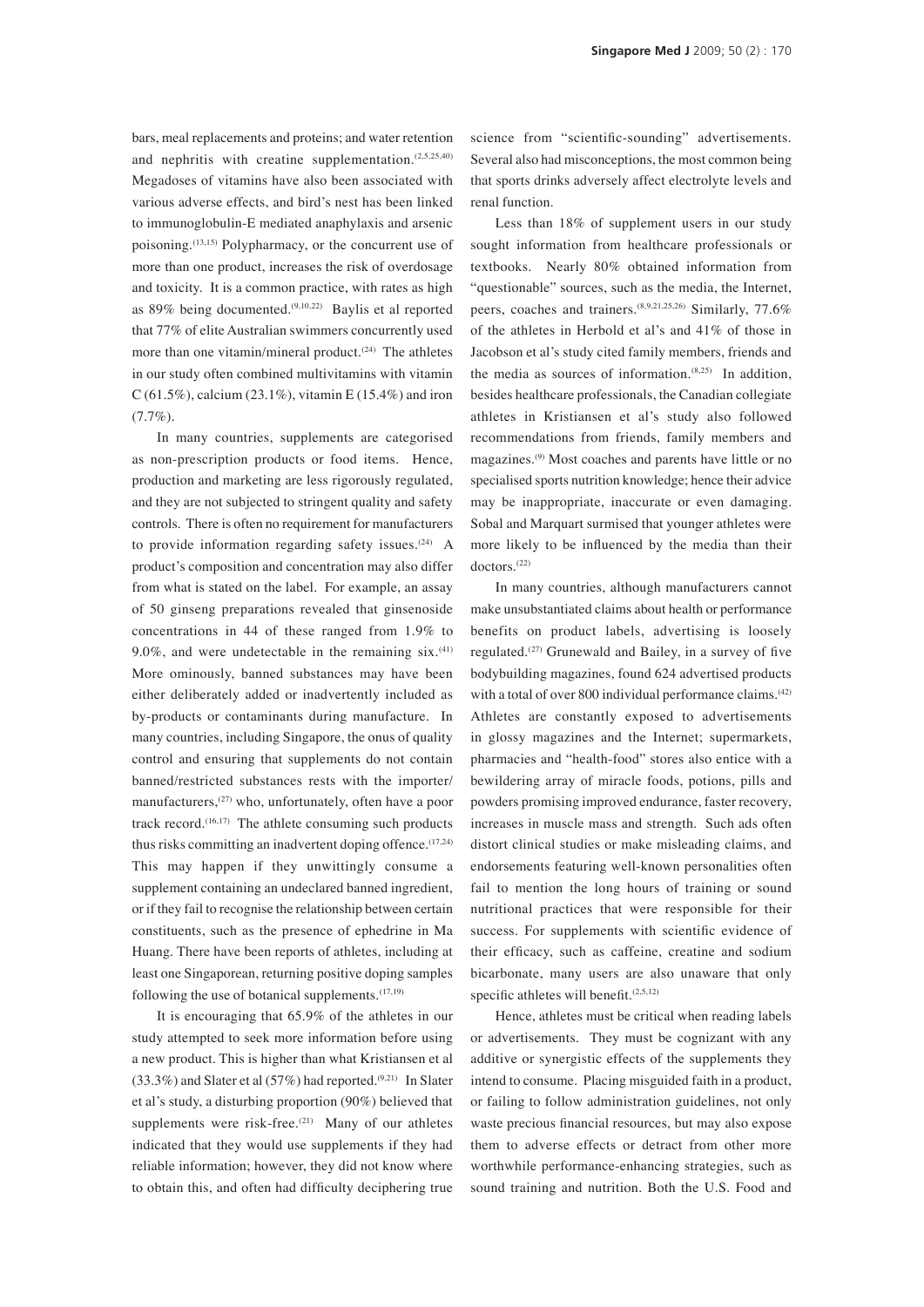Drug Administration and the American College of Sports Medicine encourage individuals to use supplements with caution and to examine a product for safety, efficacy, potency and legality with a healthcare professional prior to use.(31) Unfortunately, this group of professionals, which include doctors, dietitians, nutritionists and pharmacists, is often not easily accessible to the non-elite athlete. Hence, national sport organisations, education institutions and healthcare providers should collaborate and provide athletes and their trainers with an easily accessible, current, unbiased and scientifically sound information source.

The chief limitation of this study is the low response rate of 42.5%. This can create a responder bias and may account for the absence of significant relationships between certain variables. It may also be insufficiently powered to represent all university athletes in Singapore. However, as similar results have been reported in larger investigations with response rates below  $50\%$ ,  $(24,25,43)$ we believe that our findings reflect supplementation practices in our study population. The low response may reflect the (a) distribution methodology; (b) release of the questionnaire close to examinations; and (c) detailed eight-page questionnaire format. Other limitations include the use of self-reporting data and potential unwillingness of athletes to divulge "sensitive" information regarding restricted/banned substances.

This study indicates that the prevalence of nutritional supplement use is widespread among university athletes in Singapore. Besides products with sound scientific backing, many also use supplements and traditional/herbal preparations that have not been validated by rigorous scientific investigation. As athletes and coaches have ready access to an ever-increasing range of supplements and sports foods, there is thus a need to educate them and provide reliable information regarding appropriate use, potential benefits and side effects. This will enable them to make informed decisions and reduce the risks associated with the misuse of supplements.

# **References**

- 1. NBJ's Annual overview of the nutrition industry VII. Nutr Bus J 2002; 7:1-10.
- 2. Williams MH, Kreider RB, Branch JD. Creatine: The Power Supplement. Champaign, IL: Human Kinetics, 1999.
- 3. Slater GJ, Jenkins D. Beta-hydroxy-beta-methylbutyrate (HMB) supplementation and the promotion of muscle growth and strength. Sports Med 2000; 30:105-16.
- 4. Sobal J, Marquart LF. Vitamin/mineral supplement use among athletes: a review of the literature. Int J Sport Nutr 1994; 4:320-34.
- 5. Burke LM, Read RS. Dietary supplements in sport. Sports Med 1993; 15:43-56.
- 6. Burns RD, Schiller MR, Merrick MA, Wolf KN. Intercollegiate

student athlete use of nutritional supplements and the role of athletic trainers and dietitians in nutrition counseling. J Am Diet Assoc 2004; 104:246-9.

- 7. Froiland K, Koszewski W, Hingst J, Kopecky L. Nutritional supplement use among college athletes and their sources of information. Int J Sport Nutr Exerc Metab 2004; 14:104-20. Erratum in: Int J Sport Nutr Exerc Metab 2004; 14:following 606.
- 8. Herbold NH, Visconti BK, Frates S, Bandini L. Traditional and non-traditional supplement use by female varsity athletes. Int J Sport Nutr Exerc Metab 2004; 14:586-93.
- 9. Kristiansen M, Levy-Milne R, Barr S, Flint A. Dietary supplement use by varsity athletes at a Canadian university. Int J Sport Nutr Exerc Metab 2005; 15:195-210.
- 10. Krumbach CJ, Ellis DR, Driskell JA. A report of vitamin and mineral supplement use among university athletes in a division 1 institution. Int J Sport Nutr 1999; 9:416-25.
- 11. Green GA, Uryasz FD, Petr TA, Bray CD. NCAA study of substance use and abuse habits of college student athletes. Clin J Sport Med  $2001:11:51-6$ .
- 12. Williams MH. Nutritional ergogenic aids in athletics. J Sports Sci 1995; 13:S63-74.
- 13. Goh DL, Chew FT, Chua KY, Chay OM, Lee BW. Edible "bird's nest" induced anaphylaxis: an under-recognised entity? J Pediatr 2000; 137:277-9.
- 14. Hill RH Jr, Caudill SP, Philen RM, et al. Contaminants in Ltryptophan associated with eosinophilia myalgia syndrome. Arch Environ Contam Toxicol 1993; 25:134-42.
- 15. Luong KV, Luong KV, Nguyen LT. Organic arsenic intoxication from bird's nest soup. Am J Med Sci 1999; 317:269-71.
- 16. Gurley BJ, Wang P, Gardner SF. Ephedrine type alkaloid content of nutritional supplements containing Ephedra sinica (Ma-huang) as determined by high performance liquid chromatography. J Pharm Sci 1998; 87:1547-53.
- 17. Kamber M, Baume N, Saugy M, Rivier L. Nutritional supplements as a source of positive doping cases. Int J Sport Nutr Exerc Metab  $2001 \cdot 11:258-63$ .
- 18. Ross JJ, Pelders MG, De Smet PA. A case of positive doping associated with a botanical food supplement. Pharm World Sci 1999; 21:44-6.
- 19. Singh S. First player to fail dope test. The Straits Times 1999 Oct 1; Sect B.
- 20. Kim SH, Keen CL. Patterns of vitamin/mineral supplementation usage by adolescents attending athletic high schools in Korea. Int J Sport Nutr 1999; 9:391-405.
- 21. Slater GJ, Tan B, Teh KC. Dietary supplementation practices of Singaporean athletes. Int J Sport Nutr Exerc Metab 2003; 13:323-35.
- 22. Sobal J, Marquart LF. Vitamin/mineral supplement use among high school athletes. Adolescence 1994; 29:835-43.
- 23. WHO Expert consultation. Appropriate body-mass index for Asian populations and its implications for policy and intervention strategies. Lancet 2004; 363:157-63.
- 24. Baylis A, Cameron Smith D, Burke LM. Inadvertent doping through supplement use by athletes: assessment and management of the risk in Australia. Int J Sport Nutr Exerc Metab 2001; 11:365-83.
- 25. Jacobson BH, Sobonya C, Ransone J. Nutrition practices and knowledge of college varsity athletes: a follow-up. J Strength Cond Res 2001; 15:63-8.
- 26. Jonnalagada SS, Rosenbloom CA, Skinner R. Dietary practices, attitudes and physiological status of collegiate freshman football players. J Strength Cond Res 2001; 15:507-13.
- 27. Center for Pharmaceutical Administration. Guidelines for the sale and supply of health supplements. Singapore, Health Sciences Authority, 2001.
- 28. Sawka MN, Toner MM, Francesconi RP, Pandolf KB. Hypohydration and exercise: effects of heat acclimation, gender,